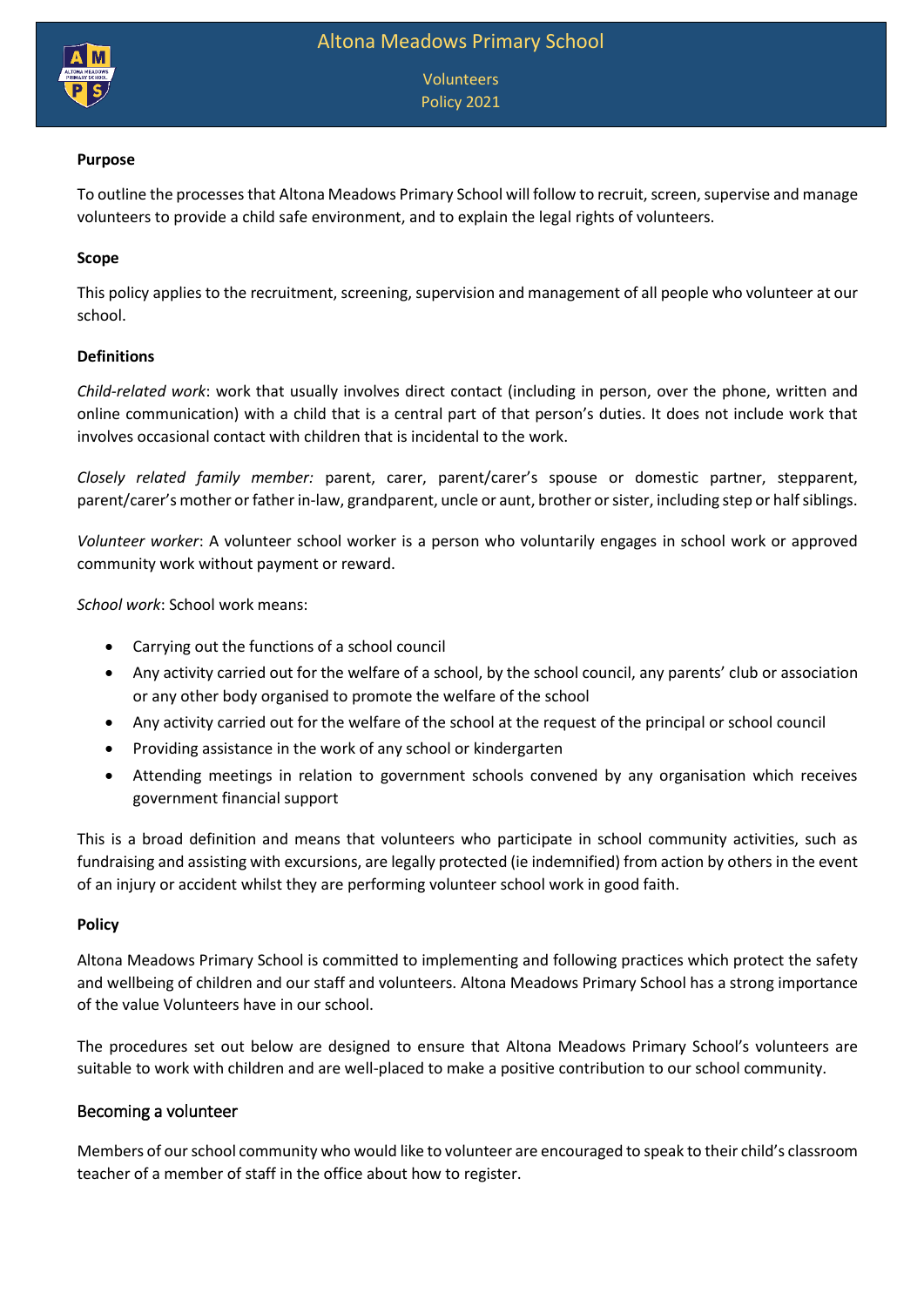# **COVID 19 vaccination information**

Under the directions issued by the Victorian Chief Health Officer, volunteers attending school to work are required to be vaccinated or provide evidence that they are medically excepted. Our school is required to collect, record and hold vaccination information from relevant visitors and volunteers to ensure they meet these requirements.

For further information on this process, refer to our school's COVID-19 Mandatory Vaccination – Information Collection and Storage Procedures.

For Department policy on COVID-19 mandatory vaccinations for visitors, including advice on the type of information that schools are required to collect, record and hold, refer to:

COVID-19 Vaccinations – [Visitors and Volunteers Working on School Sites](https://www2.education.vic.gov.au/pal/covid-19-vaccinations-visitors-volunteers/policy)

#### **Suitability checks including Working with Children Clearances**

#### **Working with students**

Altona Meadows Primary School values the many volunteers that assist in our classrooms/with sports events/camps/excursions/school concerts/other events and programs. To ensure that we are meeting our legal obligations under the *Worker Screening Act* and the Child Safe Standards, Altona Meadows Primary School is required to undertake suitability checks which in most cases will involve asking for evidence of a Working With Children (WWC) Clearance and may also involve undertaking reference, proof of identity and work history involving children checks.

[NOTE: It is **not** an offence under the *Worker Screening Act* for people to engage in child-related work without a WWC Clearance if they have:

- applied for the WWC check and the application has not been finally decided or withdrawn; and
- the person has not previously been given a WWC Exclusion under the *Worker Screening Act* or a corresponding working with children law.

As a result, schools may consider accepting evidence of the *application* for a WWC Check, in place of the WWC Clearance, provided the person provides the school with evidence of the final WWC Clearance when it comes through. In these circumstances, schools should consider appropriate additional supervision of the volunteer. If schools would like to allow the application for a WWC Check as sufficient evidence to commence engaging in volunteer work, they can include the following sentence in the above paragraph: "Where prospective volunteers are required under the law and this policy to have a WWC Clearance, the principal has the discretion to accept evidence of a WWC check application in order to commence volunteer work, provided the volunteer provides the school with evidence of the application outcome (clearance or exclusion) as soon as practicable after the applicant receives it" ]

Considering our legal obligations, and our commitment to ensuring that Altona Meadows Primary School is a child safe environment, we will require volunteers to obtain a WWC Clearance and produce their valid card to a staff member in the office for verification in the following circumstances:

- **Volunteers who are not parent/family members** of any student at the school if they are engaged in childrelated work regardless of whether they are being supervised.
- **Parent/family volunteers** who are assisting with any classroom or school activities involving direct contact with children in circumstances where the volunteer's child is **not** participating, or does not ordinarily participate in, the activity.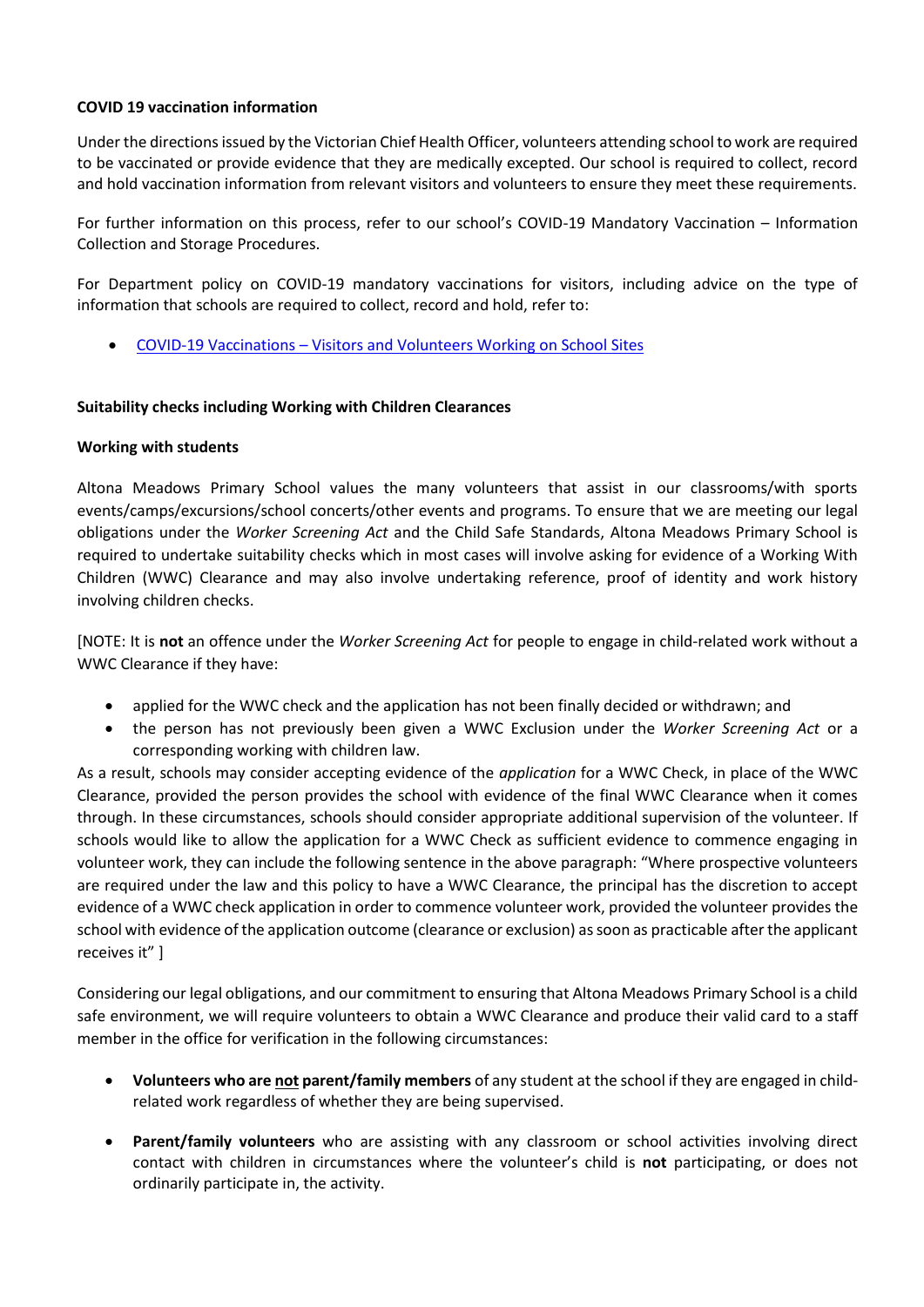- **Parent/family volunteers** who assist with excursions (including swimming), camps and similar events, regardless of whether their own child is participating or not.
- **Parent/family volunteers** who regularly assist in school activities, regardless of whether their own child is participating or not
- **Parent/community School Council members** sitting on School Council with student School Council members, regardless of whether their own child is a student member or not

In addition, depending on the nature of the volunteer work, our school may ask the volunteer to provide other suitability checks at its discretion (for example, references, work history involving children and/or qualifications). Proof of identity may also be required in some circumstances.

# **Non child-related work**

On some occasions, parents and other members of the school community may volunteer to do work that is not child-related. For example, volunteering on the weekend for gardening, maintenance, working bees, parents and friends club coordination, school council, participating in sub-committees of school council, fete coordination, other fundraising groups that meet in the evenings during which children will not be, or would not reasonably be expected to be, present.

Volunteers for this type of work are not required to have WWC Clearances or other suitability checks as they are not engaged in child-related work and children are not generally present during these activities. However, Example School reserves the right to undertake suitability checks, including requiring proof of identity and WWC Clearance, at its discretion if considered necessary for any particular activities or circumstances.

# **Management and supervision**

Volunteer workers will be expected to comply with any reasonable direction of the principal (or their nominee). This will include the requirement to follow our school's policies, including, but not limited to our Child Safety Policy, our Child Safety Code of Conduct and our Volunteer workers will also be expected to act consistently with Department of Education and Training policies, to the extent that they apply to volunteer workers, including the Department's policies relating to Equal Opportunity and Anti-Discrimination, Sexual Harassment and Workplace Bullying.

The Principal has the discretion to make a decision about the ongoing suitability of a volunteer worker and may determine at any time whether or not a person is suitable to volunteer at Altona Meadows Primary School.

Altona Meadows Primary School will provide any appropriate induction and/or training for all volunteer workers. The principal (or their nominee) will determine what induction and/or training is necessary depending on what type of work the volunteer will be engaged in and will ensure a record is kept of the induction undertaken.

All volunteers will be provided induction in relation to Altona Meadows Primary School's child safety practices, including reporting obligations and procedures. Our school has a Child Safety Responding and Reporting Obligations Policy and Procedures which all staff and volunteers should be aware of.

The Principal (or their nominee) will determine what supervision, if any, of volunteers is required for the type of work being performed.

# **Compensation**

*Personal injury*